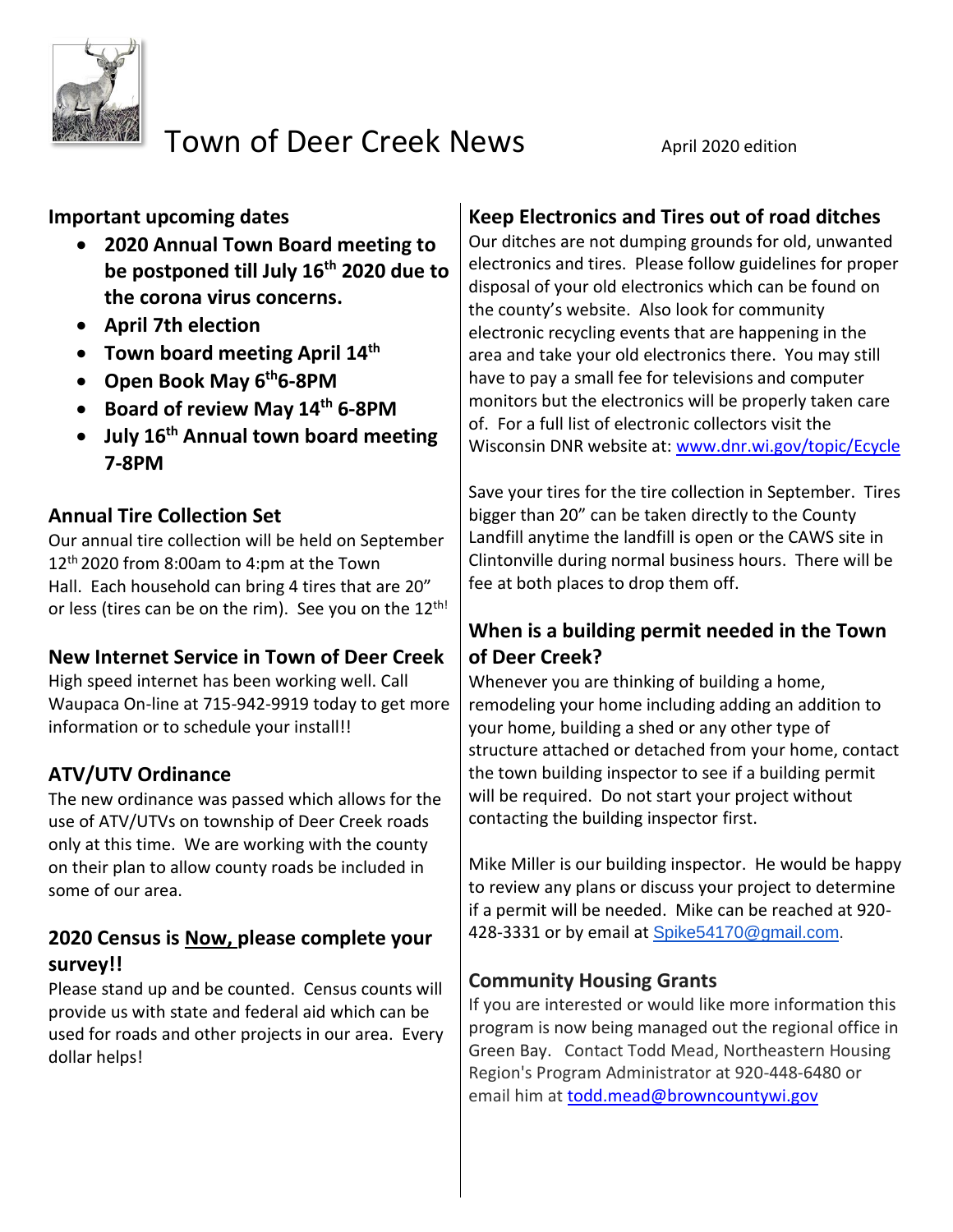#### **Outagamie County recycling news updates**

To find out what can be recycled and what can't, go to the Garbage and Recycling page on the town website. There are links on this page that will take you the county's recycling web pages.

#### **2020 Agricultural & Household Hazardous Waste Collection – Shiocton Highway Garage**

The Agricultural Hazardous Waste Collection will be held Friday, April 10<sup>th</sup> at the Shiocton Highway Garage. The event will run 9am- 11am. Appointments are required and can be made by calling 920-968-5721. If unable to attend, working and non-working farms may bring their household hazardous wastes to Brown County Hazardous Material Facility for free with an appointment. Call (920) 492-4950.

Please indicate that the farm is located in Outagamie County when making the appointment.

#### **Proper Sharps/Needle Disposal**

For the safety of the recycling and landfill staff, all needles, lancets and syringes must be properly disposed of and NOT placed in the garbage or recycling. Wisconsin law requires all citizens to manage these sharps safely. For more information visit Outagamie County Public Health at [www.outagamie.org](http://www.outagamie.org/) 

#### **Compost Bins for Sale at Mosquito Hill Nature Center**

Compost bins are available for purchase at Mosquito Hill Nature Center, N3880 Rogers Road, New London (920)779-6433 [www.MosquitoHill.com](http://www.mosquitohill.com/)

#### **Town Hall Rental**

Residents of the Town of Deer Creek can rent the town hall for gatherings. There are many dates available to rent the town hall. When the hall is rented, the date will be marked reserved on the calendar on the town website. Rental fee is \$75.00. Contact Marcia Pethke at 920-450-3479 to book your party.

### **2020 Hazardous Waste Collections**

Residents are encouraged to dispose of hazardous materials, by appointment only, at hazardous waste collections held at Outagamie County Recycling & Solid Waste.

#### **Appointments are required for ALL collection dates!**

Online at [www.RecycleMoreOutagamie.org](http://www.recyclemoreoutagamie.org/) or call (920) 832-5277

#### **Subscribe to updates: www.townofdeercreek.com**

Subscribe to get emails when content is updated or added on our website so you will always have the latest township news right away! Click on the word Subscribe located on the top of the home page.

### **2020 Tax Collection and 2020 Dog Licensing**

Tax bill collection went very well this year nearly 85% of the tax roll was collected by the end of January 2020. Dog licenses can still be purchased. See the website for more information or call Marcia Pethke at 920-450-3479.

#### **Important numbers:**

**Town Chairman** – Steve Young – 920-538-5131 **Supervisor** – Tom Peeters – 715-281-0015 **Supervisor** – Chad Mares – 715-570-9959 **Treasurer** – Marcia Pethke – 920-450-3479 [towndeercreektreasurer@gmail.com](mailto:towndeercreektreasurer@gmail.com) **Clerk** – Craig Sorenson – 715-250-1094; [towndeercreek@gmail.com](mailto:towndeercreek@gmail.com) **Constable/Animal Control** – Mark Radtke -920-903-4586 **Building Inspector** – Mike Miller – 920-428-3331 [Spike54170@gmail.com](mailto:Spike54170@gmail.com) **Assessor** – Pruess Appraisal Service – 920-244-7635 townassessor@wolfnet.net **Graichen Sanitation**- 920-982-4116 **Inland Service Corp (curbside recycling)** – 920-759-0501 **Community Housing Grant info** - **Town Website** – [www.townofdeercreek.com](http://www.townofdeercreek.com/) **County Website** – [www.outagamie.org](http://www.outagamie.org/)